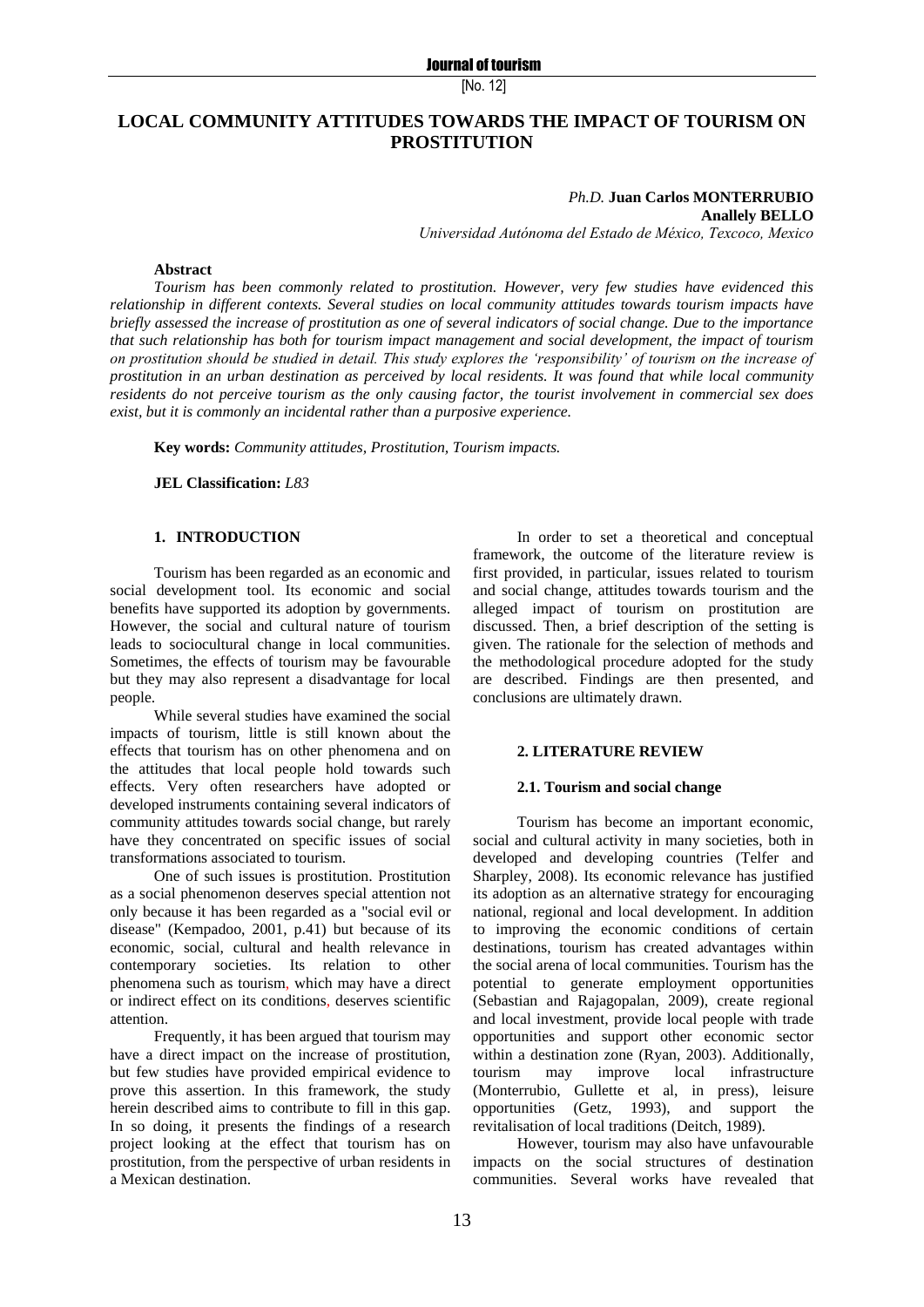tourism may increase crime (Belisle and Hoy, 1980) noise, litter and traffic congestion as well as drug use and alcohol consumption in receiving societies (Pizam, 1978). Furthermore, negative cultural impacts of tourism, such as acculturation processes caused by the intrusion of tourists, consumerism, and the commodification of the local culture (Stronza, 2001) have been regarded as an inconvenient consequence of tourism.

While these and other effects may be assigned to tourism, it needs to be noted that many – if not all – of these effects do not derive only from tourism. Social aspects of communities may change not only because of tourism, but also as a consequence of globalisation, the media, intrinsic and extrinsic factors (the wider environment), and the 'natural' changing processes inherent to each society. However, it is necessary to know how tourism is partially or entirely responsible for social change in destination communities. Learning how tourism contributes to social change may help improve the conditions of the quality of life in destination communities. This has often been achieved through the analysis of local residents" attitudes towards tourism impacts.

## **2.2. Attitudes towards tourism**

Although there is not a universal definition of attitude (Ajzen and Fishbein, 1977; 1980), Getz (1994) argues that attitudes may be defined as enduring predispositions towards a specific aspect of the individual"s environment. He establishes that attitudes are reinforced by perceptions and beliefs and are closely related to the values and even personality of an individual. Such enduring predispositions may reflect in the way of thinking, feeling and behaving towards a specific entity of reality, for attitudes are structured by three components: cognitive, affective and behavioural (McDougall and Munro, 1994). In this framework, and within a tourism context, local attitudes may be described as the group of beliefs, predispositions, and the behaviour (or the intention of) towards specific aspects of tourism such as its impacts, planning and development, the tourists and their behaviour and any other tangible or intangible manifestation of tourism activity within the environment of local residents.

The attitudes of local communities towards tourism have gained special scientific attention within the international tourism academy. Examining the attitudes of destination communities is helpful in identifying specific segments of support for or rejection of tourism within the same community; this becomes relevant for destination planning and management purposes (Harrill, 2004, p.256). More specifically, the consideration of local attitudes has been relevant in identifying the social impacts of tourism (Allen, Hafer et al, 1993; Getz, 1994; Jurowski and Gursoy, 2004; Lankford, 1994; Lepp, 2007; Long, Perdue et al, 1990; McCool and Martin,

1994; Teye, Sönmez et al, 2002; Zhang, Inbakaran et al, 2006).

Although the study of local attitudes towards the impacts of tourism emerged almost four decades ago, mainly through the works of Smith (1977) and Doxey (1975), very little has been done with regard to the attitudes of local residents towards the impacts of tourism on specific aspects of their social environment. A great deal of investigations has incorporated specific indicators of unfavourable aspects of social reality in their instruments. Issues such as litter, crime, crowding, noise, traffic congestion, drugs, alcohol, immigration and prostitution have been included as individual items in tourism impact instruments, but such aspects have rarely become the only research object of tourism attitude studies. Particularly, although prostitution has been listed as one of the social indicators of tourism and leisure and social change (see for example Belisle and Hoy, 1980; Haralambopoulos and Pizam, 1996; Liu and Var, 1986; Pizam and Pokela, 1985; Teye et al,  $2002$ ), very few studies – if any at all – have focused exclusively on the effect that tourism has upon the increase or decrease of prostitution.

## **2.3. The impact of tourism on prostitution**

Although the number of works on the impacts of tourism on prostitution is scarce, scholars have argued that there is indeed a link between both phenomena. *"The processes of tourism have created locations and environments which attract prostitutes and their clients"* (Wall and Mathieson, 2006, p.242). However, as Ryan (2003, p.321) acknowledges, *"There is nothing inherent to tourism per se to cause the problem [prostitution], but rather […] tourism might simply confirm patterns that already exist".* Both assertions – contradictory to some extent – have been frequently echoed in empirical studies. These studies have proved that the impact of tourism on (the increase of) prostitution is ambivalent. For example, in their study on the perceived impacts of casino gambling, Pizam and Pokela (1985) found that the majority of respondents thought that prostitution would increase if a hotel-casino was built; this was however only a hypothetical situation. Similarly, Liu and Var (1986) found that 64% of the sample in their study on resident attitudes toward tourism impacts in Hawaii agreed that tourism causes more prostitution. Conversely, others have found less negative attitudes towards the impact of tourism on prostitution. For instance, in their study on the perceived impacts of tourism in Samos (Greece), Haralambopoulos and Pizam (1996) found that tourism had no impact on issues like morality, organised crime and prostitution. In a similar vein, Monterrubio, Gullette et al (in press) revealed that tourism was not perceived by 60% of their informants as being the cause of increasing prostitution in a coastal destination in Mexico.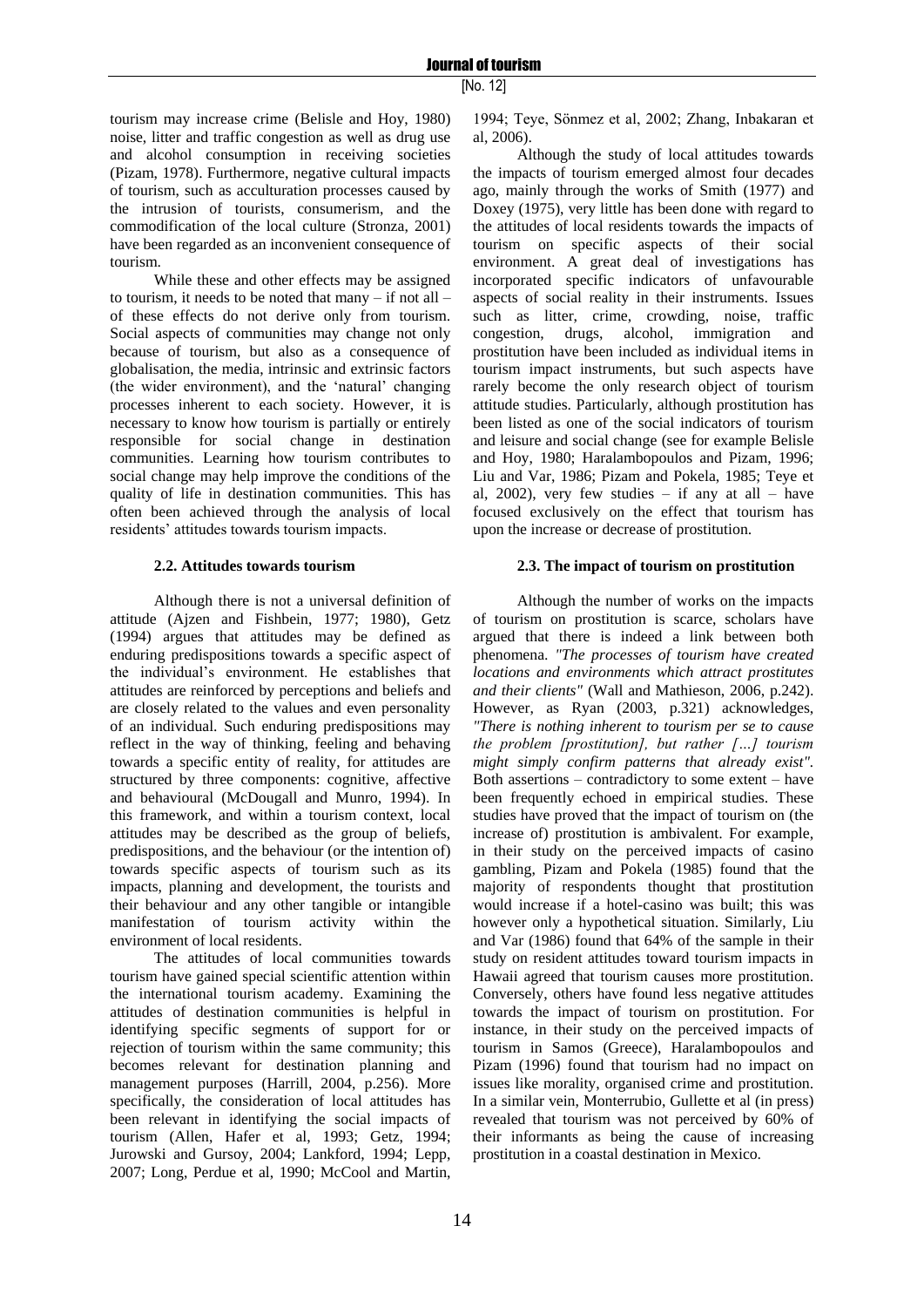As noted above, while some studies may presume that there is a direct link between tourism and prostitution, others may not. These often contradictory findings may not have to do with the validity of the study, nor with the validity of the instruments adopted, but with the recognition that each destination is characterised by specific conditions that make them different from others. These conditions may precisely rely on the social circumstances that widely define the impacts that tourism may have on certain social aspects. Bearing this in mind, tourism may increase prostitution in certain destinations -perhaps where commercial sex has historically existed-, but in other spaces may not have any effect on it, neither for better nor for worse. Identifying the attitudes of local people towards the impact of tourism on prostitution, nonetheless, may be useful in the design and implementation of tourism marketing, planning, management and monitoring purposes.

## **3. MEXICO CITY**

Mexico City is the capital of Mexico, and as such it holds particular economic, social and cultural relevance for the whole country. It has become one of the largest and most densely populated cities in the world. According to official statistics, the population of the city is heterogeneous in terms of sociodemographics, for almost 40% of its residents come from other parts of the country often in search of job opportunities.

The Historic Centre of Mexico City represents the oldest part of the city and concentrates some of the most important cultural attractions – monuments mainly- in the whole country. Due to the number and cultural value of its ruins, temples, and  $19<sup>th</sup>$  and  $20<sup>th</sup>$  – century buildings, the Historic Centre of the city has been included in the list of the World Heritage Sites [www.unesco.org], a condition that to some extent determines tourism activity in the city.

Regarding tourism, Mexico City became the main tourism destination in the country as it received over five million visitors in that year (81% domestic and 19% international tourism) (Arellano, 2010). For domestic tourism, the main reasons to visit the destination are business (35%), VFR (29%), fun (16%), health, culture, religion and shopping. Out of the total number of visitors, over 60% travel alone and are between 35 and 55 years old. As for international tourism, travellers visit the city mainly for business (40%), VFR (20%), shopping, health, conferences and culture purposes.

With regard to prostitution, there are a great number of women involved in the sex work sector in Mexico City, either on public streets or in organised groups. In 2008, over 250 thousand people were involved in prostitution. Within the city, there are specific zones – quite close to the Historic Centre – in which prostitution is highly concentrated. Due to the

reputation that such spaces hold in terms of prostitution and tourism dynamics; these have been called the "sex tourism paradises" (Balboa, 2006).

## **4. THE STUDY**

The original idea of this study emerged from one of the questions that Clift and Carter (2000) posed with regard to the critical issues and new directions of research on sex and tourism. Besides other questions, the authors stated that to what extent tourism is directly or indirectly "responsible" for the growth of prostitution in particular destinations (Clift and Carter, 2000, p.281) are still unknown. In this vein, this study aimed to contribute to fill in this gap by exploring the impact of tourism on the increase of prostitution through the attitudes of local residents in Mexico City. Of course, the results of this study are by no means representative of the whole population, and it never intended to do so; instead, it attempts to provide empirical evidence on the connection between tourism "responsibility" on the increase of prostitution.

For the research design, first a detailed literature review on the attitudes of local communities towards tourism was undertaken. This revealed that the large majority of investigations have adopted quantitative methods (Aguiló and Roselló, 2005; Allen, Hafer et al, 1993; Andereck, Valentine et al, 2005; Andriotis and Vaughan, 2003; Gu and Wong, 2006; Haralambopoulos and Pizam, 1996; Johnson, Snepenger et al, 1994; Madrigal, 1995; Mason and Cheyne, 2000; Perdue, Long et al, 1990; Weaver and Lawton, 2001). Quantitative approaches have become well established not only in the area of tourism attitudes but in tourism studies in general. According to Jennings (2001), quantitative research proves to be useful due to its deductive approach, objective epistemology, etic perspective, and its structured, systematic and replicable procedures. This has been echoed in several studies on the attitudes to tourism demonstrating that representativeness of the population may be possible. On the other hand, qualitative methods have also been used for exploring such attitudes. Qualitative approaches offer a valuable potential for understanding the phenomena in terms of the meaning that people bring to them (Phillimore and Goodson, 2004). Although researchers have often been hesitant in the adoption of qualitative methods, scholars such as Cooke (1982), Ap and Crompton (1993), Brunt and Courtney (1999), Spanou (2007), Lepp (2007), Sebastian and Rajagopalan (2009), Hughest, Monterrubio et al (2010), to mention some, have demonstrated the effectiveness of emic approaches in the study of attitudes towards tourism. Qualitative studies have recognised that emic approaches are needed for the inclusions of a more "personal voice" of community residents (Petrzelka, Krannich et al, 2005).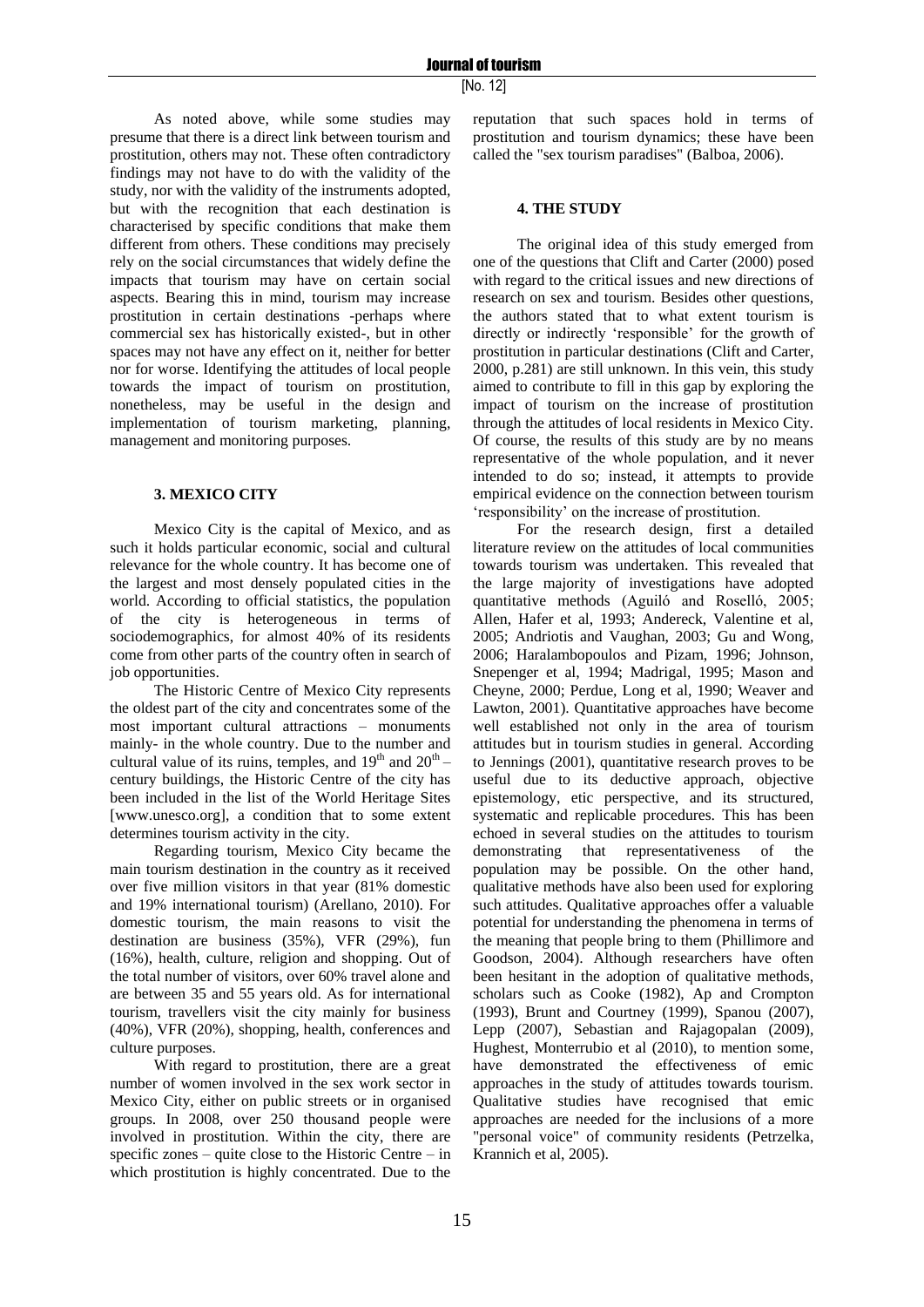Bearing this in mind, this study adopted both qualitative and quantitative methods. The qualitative stage consisted of informal conversations during a week with local residents of central neighbourhoods in Mexico City. Such informal conversations were based on a number of questions regarding the perceptions that local people have, for example, on the benefits and costs of tourism and their attitudes towards prostitution. The qualitative stage was also informed by observational work during the whole period of field work. This stage permitted to obtain preliminary and contextual indicators for the quantitative exploration of locals" attitudes. Then, a second stage took place. This was a quantitative stage whose instrument (a questionnaire) was informed, on the one hand, by the literature review and, on the other, by the informal conversations and on site observations; these latter turned to be useful for the analysis of findings.

The quantitative instrument was made up of two sections mainly. The first included sociodemographic variables and the second contained items regarding the informants' attitudes towards tourism. Specifically, in the second section, threepoint Likert Scale questions (ranging from Agree to Disagree) were included. Examples of such questions were worded as follows:

- Tourism generates employment and improves infrastructure;
- Tourism generates litter, traffic congestion and other social disadvantages;
- Many tourists come to Mexico City only for the purpose of commercial sex;
- Many tourists use commercial sexual services as an opportunistic experience;
- Tourism is the only cause for prostitution in Mexico City;
- Tourism is partially responsible for prostitution in Mexico City;
- The more tourism, the more prostitution in Mexico City.

The questionnaire was made up of 28 items in total. In order to test the instrument, a pilot study was first carried out among twenty local people that agreed to participate. This study revealed that the topic was of interest to most informants and that there were a few questions that were ambiguous to informants. These questions were therefore reworded. A total of 148 questionnaires were finally administered in August 2011. A special attempt was made to obtain a larger sample, but the conditions of the informants did not allow to. These conditions were, for example, the limited amount of time and the fact that over three quarters of the people who were approached for interviewing were either temporary workers or visitors in Mexico City; these of course were not included in the sample since the main condition for informants was residing the City. It should be noted however that the design of the instrument led people to give further qualitative information regarding their responses in the questionnaire.

## **5. FINDINGS**

By recognising the importance of obtaining a balanced sample, half of the informants were men and half women, and people aging from 18 to 89 were included in the survey. The intention was to give voice to a wide variety of local views. Forty-seven percent were native to Mexico City; others came from other parts of the Mexican Republic (51%) and the rest from another country. The average length of residency in the city was 28 years, and most of them (41%) did high school and 25% undergraduate studies.

The first question of the instrument was of a sentence-completion type. This question was worded *"The first word that comes to my mind when I hear the phrase 'tourism in the centre of Mexico City' is..."* It aimed to identify the possible social representations of tourism. In this vein, the commonest representations of tourism were:

- a. Tourist/visitor;
- b. Sightseeing/holidaying;
- c. Attractions/monuments; and
- d. Development/growth.

Other concepts related to tourism were places, people and tourism organisations, which in general portray the recreational and industrial aspect of tourism. It is important to note that "prostitution" was not reported by any informant in the survey.

As stated above, part of the instrument aimed to identify the impacts of tourism as perceived by local residents. In this regard, there is a common perception (72%) that tourism in the Historic Centre of Mexico City has increased during the last years. Tourism was reported by most people (76%) as being the responsible for the generation of employment and economic opportunities, as well as for the improvement of infrastructure. Additionally, tourism was frequently (62%) unrelated to the increase of litter, traffic congestion and other social disadvantages. This relation, however, was somehow ambivalent, for 48% agreed that tourism has such negative effects on the city.

With regard to the idea that many tourists visit the Historic Centre of Mexico City only for commercial sex, there was a clear view among residents. Seventy-five percent of informants disagreed with this statement. From informal conversations, it was learnt that residents are aware that tourists come to the city mainly to visit different attractions, particularly the huge amount of monuments and cultural sites. Only 9% – but again important – agreed that many tourists visit the city for commercial sex; repeatedly, these informants openly commented that those tourists who come only for sexual purposes are "insane people", since in their opinion there is no further reason for travelling for commercial sex.

In a related item, however, it was found that tourism was not totally separated from commercial sex. Almost 70% of informants believe that many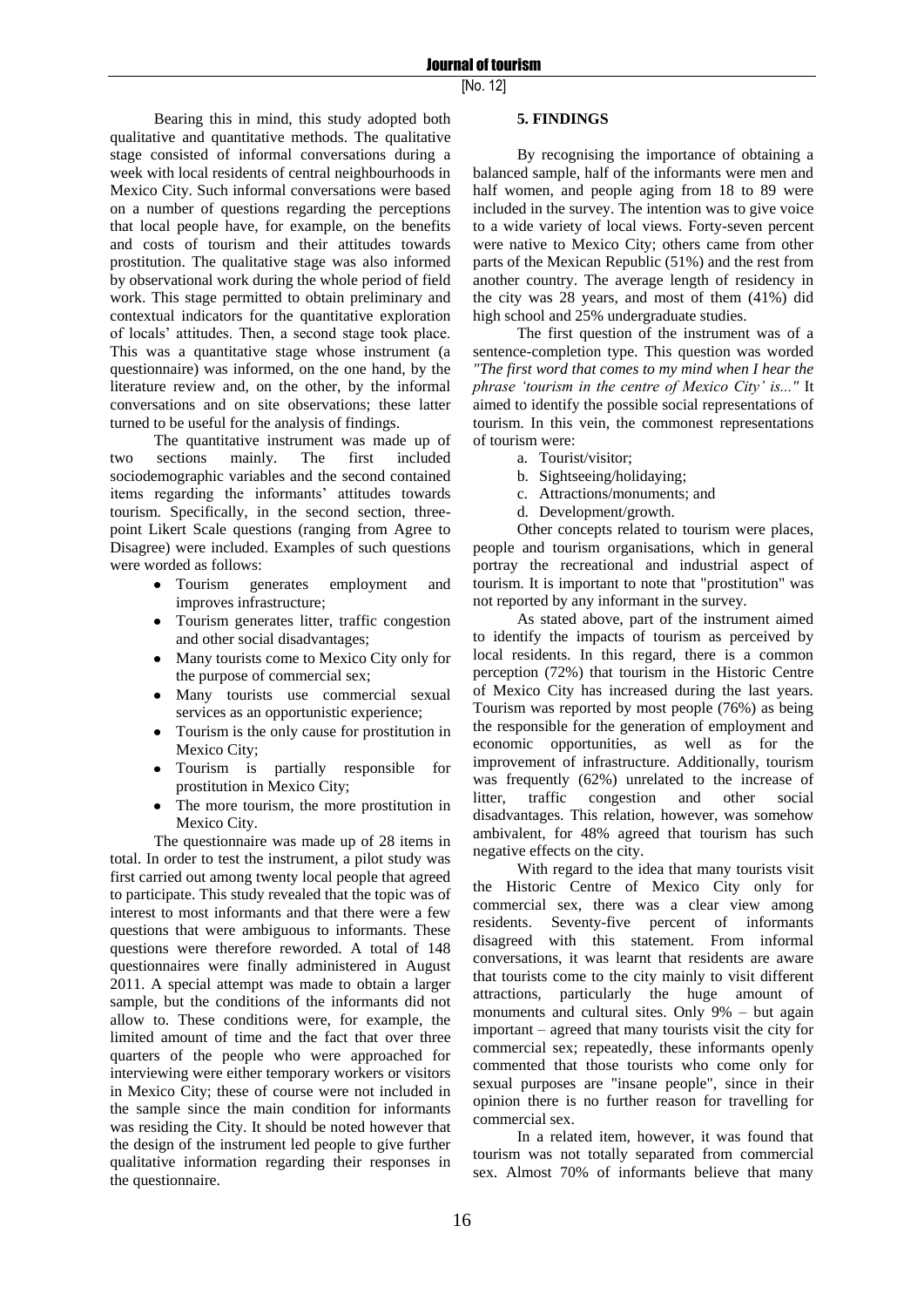tourists engage in commercial sex in the City just because the opportunity is given; the consumption of sexual services is a matter of chance, rather than the main motivation of travel. This strongly supports Oppermann"s (1998, p.11) assertion that "many tourists experience sexual encounters simply because the opportunity arises or because they meet likeminded individuals". Correspondingly, in accordance to local views, the usage of sexual services while travelling is closely related to the liminal role of tourism (McKercher and Bauer, 2003). Tourism offers an ideal opportunity to engage in commercial sex because the traveller is unknown in the locality, (s)he is away from home and therefore may adopt the behaviour that is often socially constrained at home. This also concurs with Oppermann's (1998, p.11) suggestion that "In other cases, they [tourists] just feel lonely or sexually deprived […] and use the opportunity of being an "unknown stranger" to buy sexual services". This assertion was supported by 80% of respondents. Therefore this suggests that the liminal role of tourism in particular may have a special effect on prostitution.

Another effect that tourism may have on prostitution has to do with the work notion of commercial sex. As Jenness (1990, p.405) states, "prostitution is work and the master concept of work should replace the master concept of crime as the fundamental stance of society toward prostitution". Since tourism may generate work opportunities in local communities, there is no reason not to believe that such opportunities can be given within the sex work arena. According to 71% of informants, tourism offers work opportunities to some people through prostitution in the city. Based on the informal conversations, it was further argued that in particular international tourists are more profitable to sex workers, for international tourists – particularly North Americans – tend to have higher incomes and spend more than domestic tourists in commercial sex.

As stated in the literature review above, it is hard to disentangle the effect of tourism from the effect of other social conditions that may lead to change in societies. With regard to the effects of tourism on prostitution, this difficulty seems to be acknowledged by local residents. The study revealed that tourism is not the only cause of prostitution in the destination. Seventy-four percent of the informants do not perceive tourism as being the only origin, instead they recognised that prostitution has existed since ancient times in Mexico City and that prostitution would exist there with or without tourism. Interestingly enough, however, over half of the informants regard tourism as being somewhat responsible for prostitution in the city, particularly in terms of the growth that prostitution may experience due to tourism demand. This finally concurs with the idea that the more tourism in the destination, the more prostitution. Such perception was reported by 53% of informants.

As can be seen, there seems to be an effect of tourism on prostitution, but it is clear that tourism is by no means regarded as the only responsible for prostitution. Tourism is a phenomenon that may contribute partially to prostitution, but residents recognise that prostitution would exist in the destination regardless of tourism. The existing relation though does not seem to shape peoples' attitude towards both tourism and prostitution. While 71% of informants hold a positive attitude towards tourism, over half of informants regard prostitution as an immoral activity. Based on this, when analysing the interaction between tourism and prostitution, one thing should be born in mind: there are two phenomena that are commonly viewed from opposed perspectives. On the one hand, tourism is often regarded positively due to the economic and social benefits; on the other, however, prostitution is seen as sin (Jenness, 1990). These contradictory views deserve special attention in future research. Particularly, more research should focus on how these opposing perspectives interact in the minds of individuals and which of these has more significance – if any at all – in their everyday life. Furthermore, additional attention should be paid to the way positive attitudes towards tourism may favourably act on shaping the negative views towards prostitution and other commonly condemned phenomena.

# **6. CONCLUSION**

This study aimed to explore, through a specific case study, the impact of tourism on prostitution. Theoretically speaking, this study provides evidence to suggest that tourism – at least within the case studied – is not totally responsible for prostitution. Local residents may be aware that tourists' motivations may mostly rely on other issues of tourism (recreational mainly) and seldom travel for the purpose of commercial sex. The attitude of local residents towards tourists who may travel for such purposes is that of "insane" tourists.

However, this study suggests that in the mind of some local residents, tourism is a phenomenon partially responsible for prostitution. Although sex encounters may become the main reason for travelling, the usage of sexual services by tourists is also opportunistic. This behaviour may be explained by the liminal role of tourism which located tourists in a temporary respite from their ordinary life and offers a high degree of anonymity to tourists (McKercher and Bauer, 2003, p.11).

The involvement of tourists in prostitution is reinforced by the tourist's awareness that s(he) is unknown and away from social restraints. Furthermore, local people may be aware that tourism has "beneficial" effects on prostitution, since tourism provides employment to some people through the buy of sex services. The actual attitudes towards tourism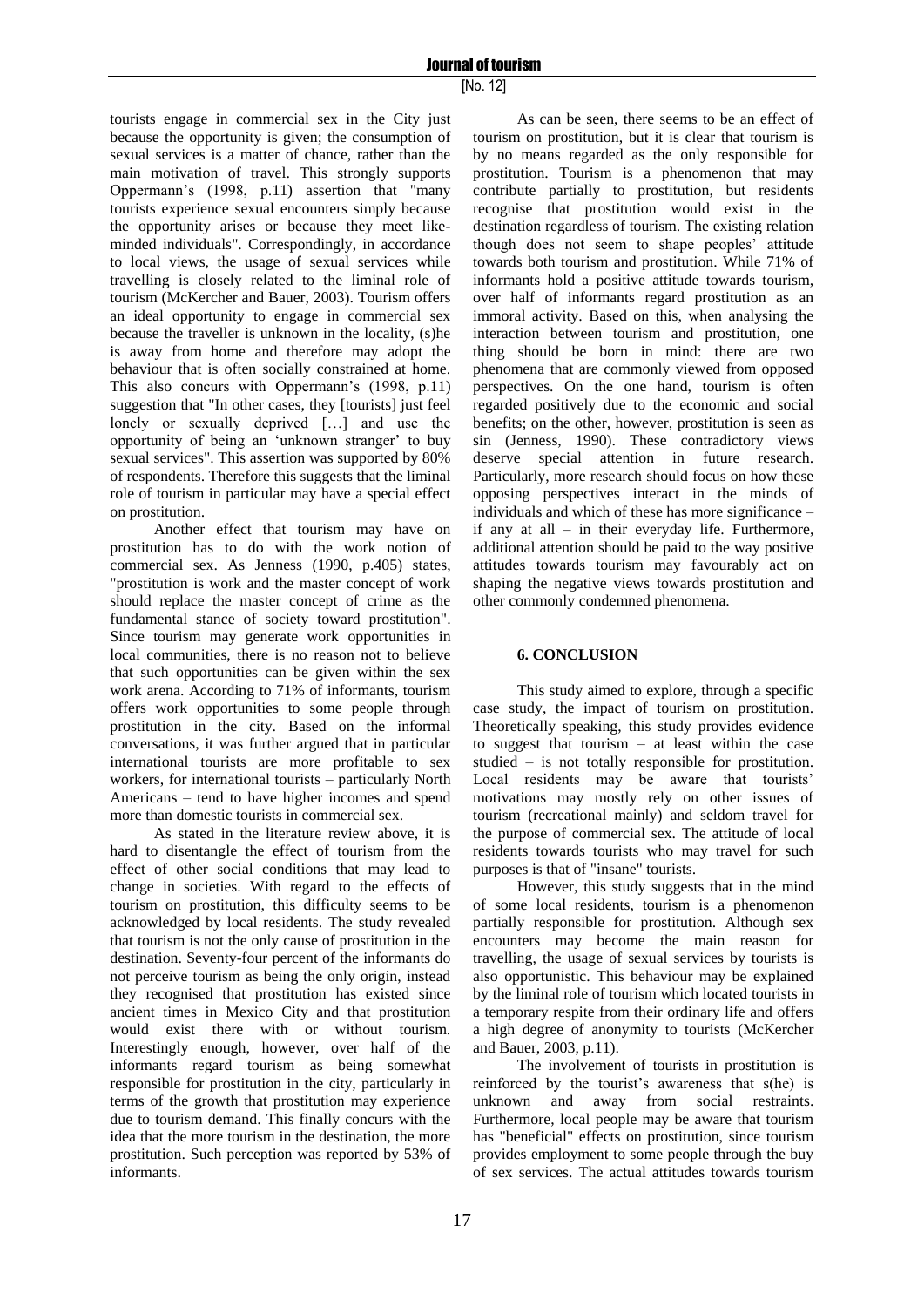in this case may be that of support because of the employment opportunities, but not necessarily because of the effect on prostitution as an often socially disapproved phenomenon.

While this study may be regarded as one of the first in attempting to explore a particular social aspect (prostitution) of local communities on which tourism may have an effect, these findings should be taken with caution. Although both emic and etic approaches were adopted, strictly speaking there is not entire representativeness of these findings; they may represent the attitudes only of those interviewed at the time of the study. Additionally, there is no reason to believe that the results herein presented may have an application in other urban destinations neither in Mexico nor in other countries, since the conditions of the destination and the research design may have somehow shaped the outcome of the research.

Ultimately, this study suggests ideas for future research. Of particular relevance would be to explore how each of the three attitudinal components -namely cognitive, affective and behavioural- operates in the mind of local people. This would be of interest for the behaviour of individuals may have a direct impact on tourism flows and sex workers. Moreover, further research should look at identifying clusters within residents based on the attitudes towards the impact of tourism on prostitution and on other social phenomena. Finally, what other factors – either intrinsic or extrinsic – have an effect on tourism and how these also shape the attitudes of local people towards tourism should become part of the tourism research agenda.

#### **BIBLIOGRAPHY**

- 1. Aguiló, E., Roselló, J. (2005) *Host community perceptions: A cluster analysis*, Annals of Tourism Research, no.32(4), pp.925-941.
- 2. Ajzen, I., Fishbein, M. (1977) *Attitude-behavior relations: A theoretical analysis and review of empirical research*, Psychological Bulletin, no.84(5), pp.888-918.
- 3. Ajzen, I., Fishbein, M. (1980) *Understanding attitudes and predicting social behaviour*, New Jersey: Prentice-Hall, Inc.
- 4. Allen, L., Hafer, H., Long, P., Perdue, R. (1993) *Rural residents' attitudes toward recreation and tourism development*, Journal of Travel Research, no.31(4), pp.27-33.
- 5. Andereck, K., Valentine, K., Knopf, R., Vogt, C. (2005) *Residents' perceptions of community tourism impacts*, Annals of Tourism Research, no.32(4), pp.1056-1076.
- 6. Andriotis, K., Vaughan, R.D. (2003) *Urban residents' attitudes toward tourism development: The case of Crete*, Journal of Travel Research, no.42(2), pp.172-185.
- 7. Ap, J., Crompton, J. (1993) *Residents' strategies for responding to tourism impacts*, Journal of Travel Research, no.32(1), pp.47-50.
- 8. Arellano, S. (2010) *D.F. Primer destino turístico de México*, Milenio, 25 July (available at www.milenio.com).
- 9. Balboa, J. (2006) *Paraísos del turismo sexual infantil, 8 ciudades y 2 delegaciones del D.F.*, La Jornada, 20 April (available at www.lajornada.unam.mx).
- 10.Belisle, F., Hoy, D. (1980) *The perceived impact of tourism by residents: A case study in Santa Marta, Columbia*, Annals of Tourism Research, no.7(1), pp.83-101.
- 11.Brunt, P., Courtney, P. (1999) *Host perceptions of sociocultural impacts*, Annals of Tourism Research, no.26(3), pp.493-515.
- 12.Clift, S., Carter, S. (2000) *Tourism and sex: Critical issues and new directions*, in S. Clift and S. Carter (eds.), *Tourism and sex: Culture, commerce and coercion* (pp. 265-286), London: Pinter.
- 13.Cooke, K. (1982) *Guidelines for socially appropriate tourism development in British Columbia*, Journal of Travel Research, no.21(1), pp.22-28.
- 14. Deitch, L.I. (1989) *The impact of tourism on the arts and crafts of the Indians of the Southwestern United States*, in V.L. Smith (ed.), *Hosts and guests: The Anthropology of tourism* (2<sup>nd</sup> ed., pp.223-235), Philadelphia: University of Pennsylvania Press.
- 15. Doxey, G. (1975) *A causation theory of visitor-resident irritants: Methodology and research inferences*, paper presented at the Travel and Tourism Research Associations Sixth Annual Conference Proceedings San Diego.
- 16. Getz, D. (1993) *Impacts of tourism on residents' leisure: Concepts, and a longitudinal case study of Spey Valley, Scotland*, The Journal of Tourism Studies, no.4(2), pp.33-44.
- 17. Getz, D. (1994) *Residents' attitudes towards tourism: A longitudinal study in Spey Valley, Scotland*, Tourism Management, no.15(4), pp.247-258.
- 18. Gu, M., Wong, P.P. (2006) *Residents' perception of tourism impacts: A case study of homestay operators in Dachangshan Dao, North-East China*, Tourism Geographies, no.8(3), pp.253-273.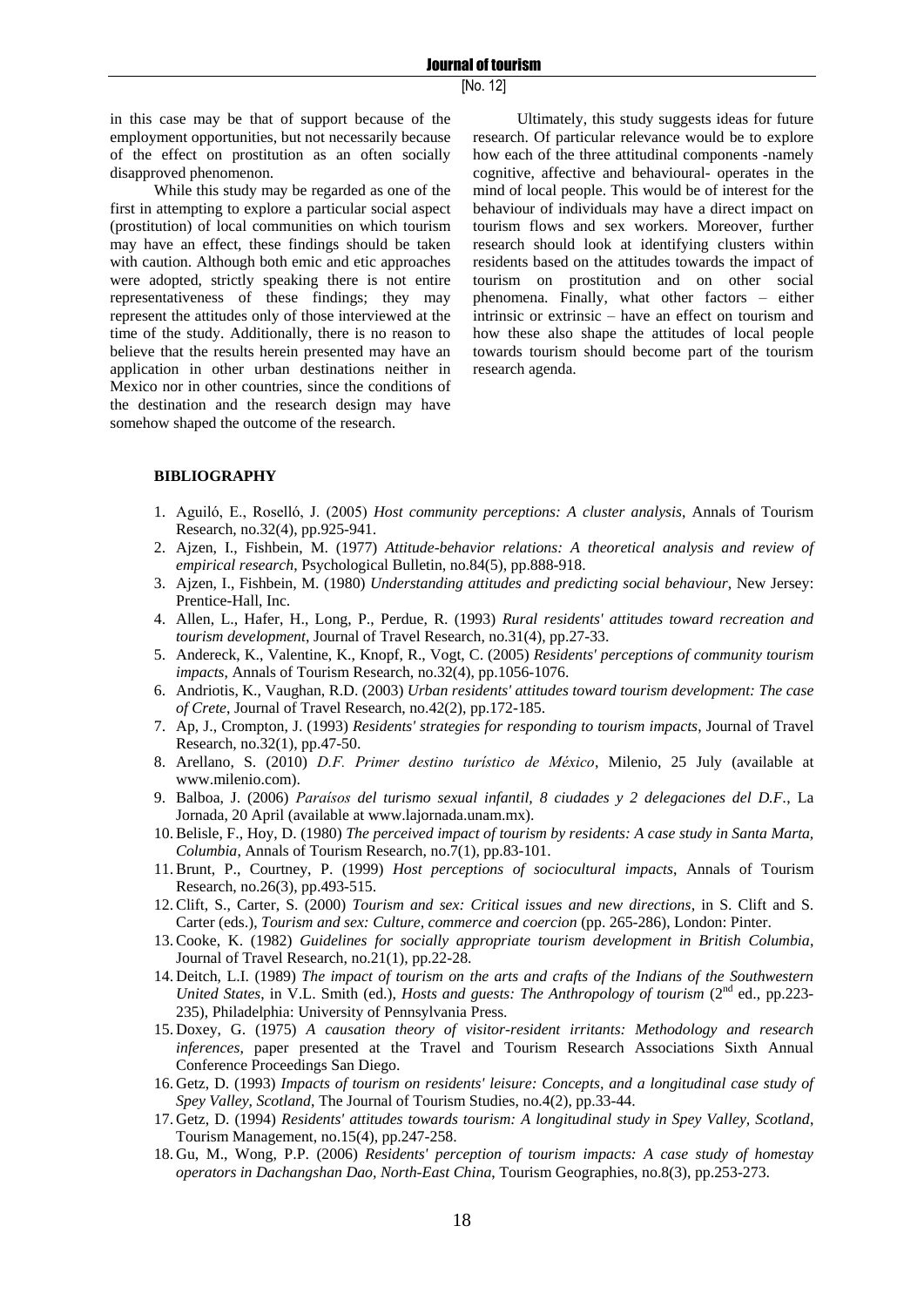- 19. Haralambopoulos, N., Pizam, A. (1996) *Perceived impacts of tourism: The case of Samos*, Annals of Tourism Research, no.23(3), pp.503-526.
- 20. Harrill, R. (2004) *Residents' attitudes toward tourism development: A literature review with implications for tourism planning*, Journal of Planning Literature, no.18(3), pp.251-266.
- 21. Hughes, H., Monterrubio, J.C., Miller, A. (2010) *'Gay' tourists and host community attitudes*, International Journal of Tourism Research, no.12(6), pp.774-786.
- 22.Jenness, V. (1990) *From sex as sin to sex as work: COYOTE and the reorganization of prostitution as a social problem*, Social Problems, no.37(3), pp.403-420.
- 23.Jennings, G. (2001) *Tourism Research*, Queensland: John Wiley and Sons Australia, Ltd.
- 24.Johnson, J.D., Snepenger, D.J., Akis, S. (1994) *Residents' perceptions of tourism development*, Annals of Tourism Research, no.21(3), pp.629-642.
- 25.Jurowski, C., Gursoy, D. (2004) *Distance effects on residents' attitudes toward tourism*, Annals of Tourism Research, no.31(2), pp.296-312.
- 26. Kempadoo, K. (2001) *Freelancers, temporary wives and beach-boys: Researching sex in the Caribbean*, Feminist Review, no.67, pp.39-62.
- 27. Lankford, S.V. (1994) *Attitudes and perceptions toward tourism and rural regional development*, Journal of Travel Research, no.32(3), pp.35-43.
- 28. Lepp, A. (2007) *Residents' attitudes towards tourism in Bigodi village, Uganda*, Tourism Management, no.28, pp.876-885.
- 29. Liu, J.C., Var, T. (1986) *Resident attitudes toward tourism impacts in Hawaii*, Annals of Tourism Research, no.13(2), pp.193-214.
- 30. Long, P.T., Perdue, R.R., Allen, L. (1990) *Rural resident tourism perceptions and attitudes by community level of tourism*, Journal of Travel Research, no.28(3), pp.3-9.
- 31. Madrigal, R. (1995) *Residents' perceptions and the role of government*, Annals of Tourism Research, no.22(1), pp.86-102.
- 32. Mason, P., Cheyne, J. (2000) *Residents' attitudes to proposed tourism development*, Annals of Tourism Research, no.27(2), pp.391-411.
- 33. McCool, S.F., Martin, S.R. (1994) *Community attachment and attitudes toward tourism development*, Journal of Travel Research, no.32(3), pp.29-34.
- 34. McDougall, G., Munro, H. (1994) *Scaling and attitude measurement in travel and tourism research*, in B. Ritchie and C.R. Goeldner (Eds.), *Travel, tourism, and hospitality research: A handbook for managers and researchers* (pp.115-129), New York: John Wiley and Sons, Inc.
- 35. McKercher, B., Bauer, T. (2003) *Conceptual framework of the nexus between tourism, romance, and sex*, in T. Bauer and B. McKercher (eds.), *Sex and tourism: Journeys of romance, love and lust* (pp.3- 17), London: THHP.
- 36. Monterrubio, J.C., Gullette, G., Mendoza-Ontiveros, M.M., Fernández, M.J., Luque, A.C. (in press). *Social impacts of tourism as perceived by the State-planned tourism destination residents: The case of Huatulco, Mexico*, International Journal of Tourism Anthropology.
- 37. Oppermann, M. (1998). *Introduction. In M. Oppermann (ed.), Sex tourism and prostitution: Aspects of leisure, work and recreation* (pp.1-19), New York: Cognizant Communication Corporation.
- 38. Perdue, R.R., Long, P.T., Allen, L. (1990) *Resident support for tourism development*. Annals of Tourism Research, no.17(4), pp.586-599.
- 39. Petrzelka, P., Krannich, R.S., Brehm, J., Koons, C. (2005) *Rural tourism and gendered nuances*, Annals of Tourism Research, no.32(4), pp.1121-1137.
- 40. Phillimore, J., Goodson, L. (2004) *Progress in qualitative research in tourism: Epistemology, ontology and methodology*, in J. Phillimore and L. Goodson (eds.), *Qualitative research in tourism: Ontologies, epistemologies and methodologies* (pp.3-29), London: Routledge.
- 41. Pizam, A. (1978) *Tourism's impacts: The social costs to the destination community as perceived by its residents*, Journal of Travel Research, no.16(4), pp.8-12.
- 42. Pizam, A., Pokela, J. (1985) *The perceived impacts of casino gambling on a community*, Annals of Tourism Research, no.12(2), pp.147-165.
- 43.Ryan, C. (2003) *Recreational tourism: Demands and impacts*, Clevedon: Channel View Publications.
- 44. Sebastian, L.M., Rajagopalan, P. (2009) *Socio-cultural transformations through tourism: A comparison of residents' perspectives at two detinations in Kerala, India*, Journal of Tourism and Cultural Change, no.7(1), pp.5-21.
- 45. Smith, V. (1977) *Hosts and guests: The Anthropology of tourism (1st ed.)*, Philadelphia: University of Pennsylvania Press.
- 46. Spanou, E. (2007) *The impact of tourism on the sociocultural structure of Cyprus*, TOURISMOS: An International Multidisciplinary Journal of Tourism, no.2(1), pp.145-162.